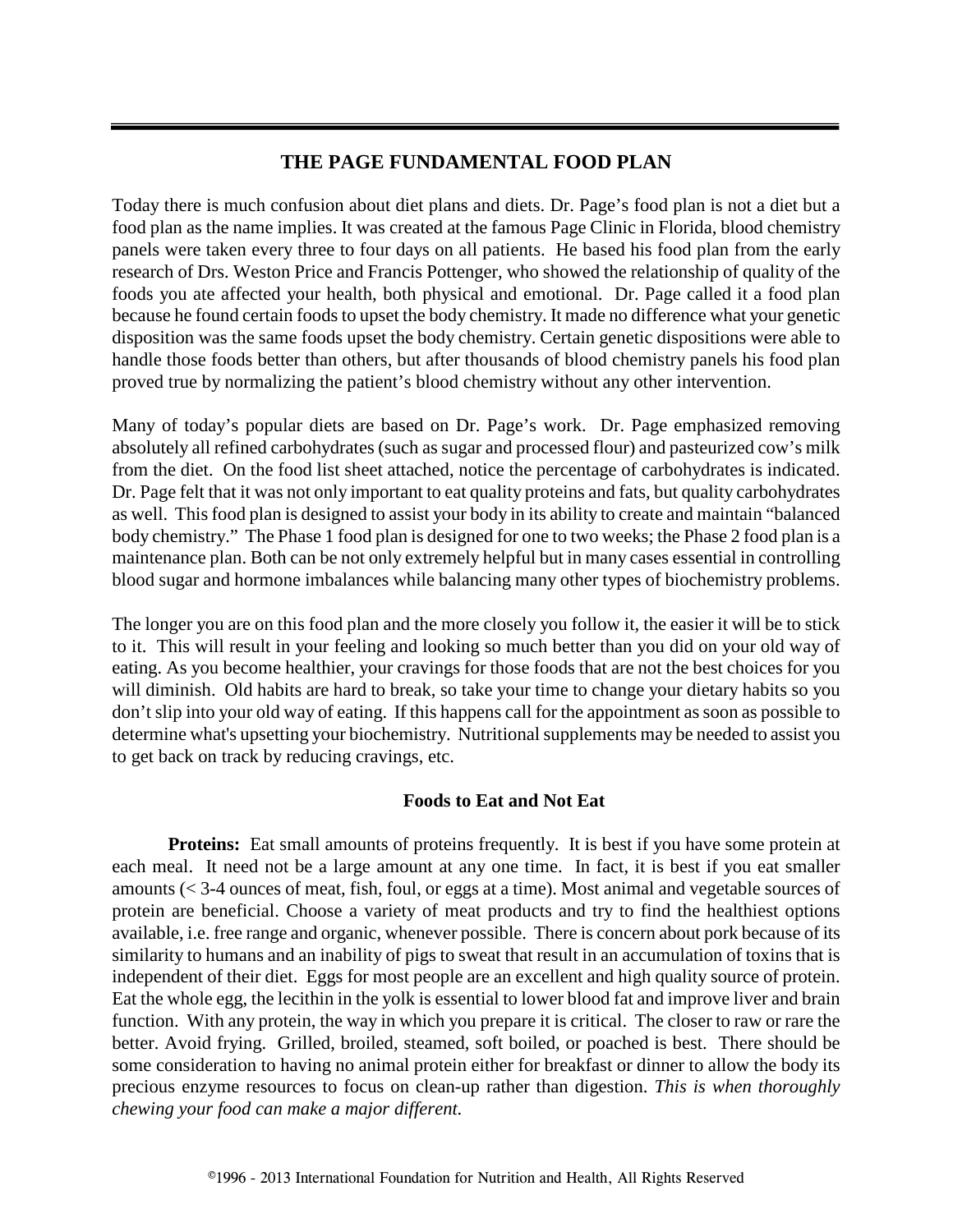**Vegetables:** Eat more, more, more! While almost everybody can eat more vegetables, it is an especially important for you. Eat a variety vegetables as outlined in the chart you received, although make the green leafy type your preference. This includes spinach, chard, beet greens, kale, broccoli, mustard greens, etc. Sorry, chocolate is not a vegetable.

As above, the quality of your produce (fresh and organic preferred), and the method of preparation is important. Raw is preferred with lightly steamed or sautéed as your second choice for the all vegetables. Get your children to have vegetables with a dip if necessary. The goodness in the vegetable outweighs most of the negatives of the dip.

Sauté only in butter or virgin olive oil. Use lettuces with a rich green color, sprouts and raw nuts for salads. Iceberg lettuce is one of the least nutritious types. Don't make salads your only choice for vegetables. Substitute nuts for croutons.

While vegetable juice does sound healthy, the act of chewing is important. Chewing activates the part of your brain that controls your appetite and prepares your GI tract for digestion by tagging the food for proper enzyme response. Wheat grass and the "green food" products should also be mentioned. For many people who are depleted in nutrients, these seem to provide a lift. But large amounts of green foods can be irritating to your colon and should be used sparingly as well. Remember that man is not designed to be a grass eater. Trying to outsmart the maker with "super foods" may not only be ignorant but arrogant as well.

**Fruits:** In addition to the advantages with chewing your food, there is an even more important reason not to drink fruit juice. Fruit juice is loaded with the simple sugar, fructose, which is shunted into forming triglycerides and ultimately stored as fat. Without the fiber in the fruit, juice sends a rapid burst of fructose into the blood stream. When you do eat fruit, only eat one type of fruit at a time on an empty stomach; second, avoid sweet fruits (like very ripe bananas and the tropical fruits on the food Phase 2 list); and third, eat only fresh and organic when possible.

**Carbohydrates:** This is a very tricky area. Most people classify carbohydrates as either complex or simple/processed. Unfortunately, for most patients suffering with imbalance problems almost any carbohydrate is a no-no. It is a physiological fact that the more carbohydrates you eat the more you will want. Craving carbohydrates is a symptom of an imbalance; use this craving to monitor your progress. Overall, eat vegetables as your carbohydrate choice and limit grains (even the whole grains can be trouble). When you do eat whole grains, only have in moderation and only at dinner. If you start the day with carbohydrates, you are more likely to crave them throughout the day, and then you'll eat more and it's down hill from there. Absolutely stay away from breads (100% rye only bread is the least of the evils), muffins, cookies, candies, crackers, pastas, white rice and most baked goods.

There's another dark side to carbohydrates that isn't talked about much – the connection to weight gain, elevated cholesterol and triglycerides, and cancer. You don't even need to know the details to get the idea how much trouble carbohydrates are.

**Grains:** There has been a tremendous amount of debate regarding grains. Whole unprocessed grains can be rich sources of vitamins and minerals, but with soil depletion and the special strains of grain that modern agriculture has developed, it isn't clear what nutrients remain. When scholars study disease patterns and the decline of various civilizations, many of the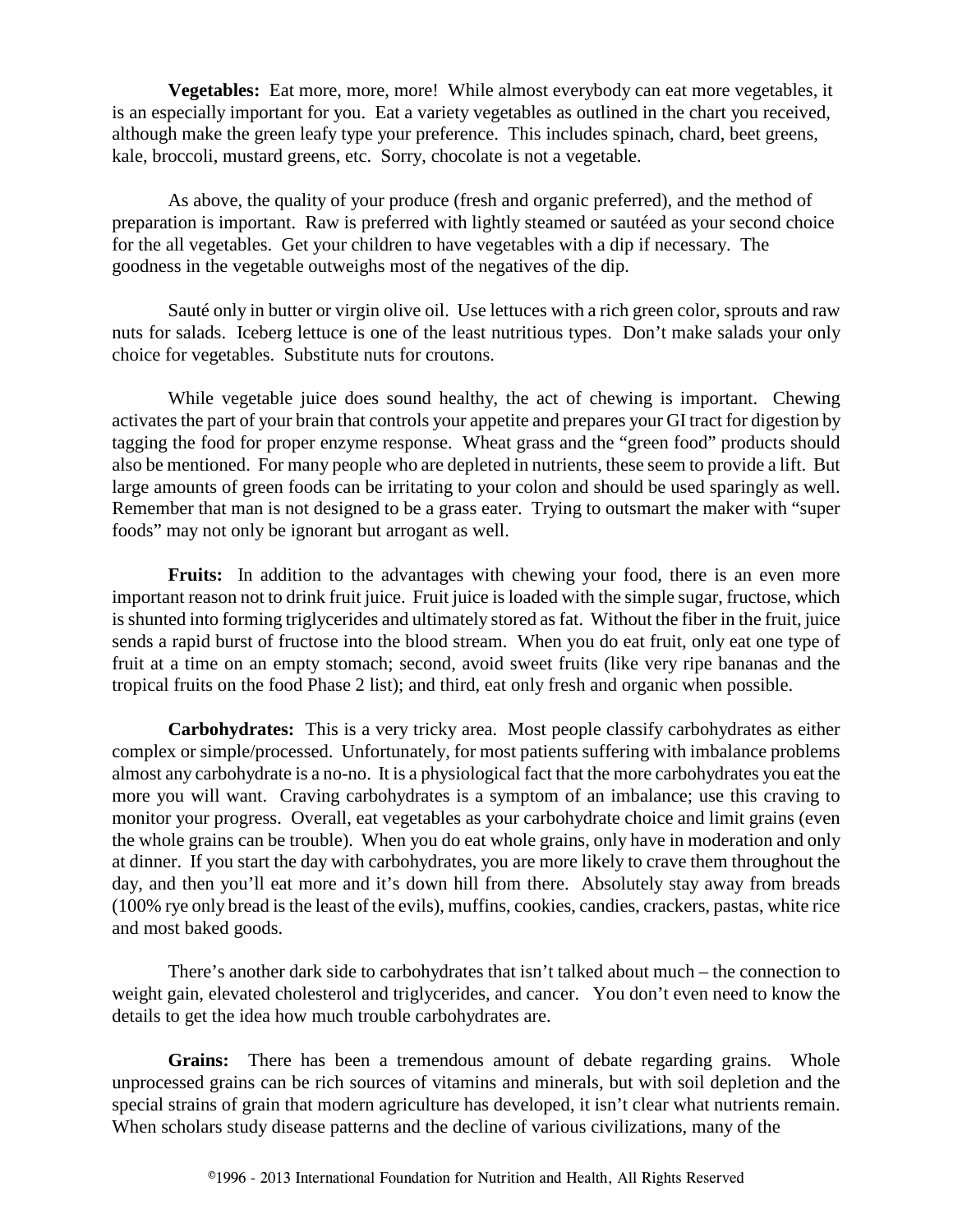degenerative diseases developed when cultivation of grains became part of their culture. Allergic reactions, chemicals naturally found in certain grains, lack of the appropriate enzymes, and the carbohydrate content of grains make them a source of trouble for many individuals. My opinion at this time is to minimize grains such as wheat and barley. Unprocessed rye, rolled oats, and brown rice can be considered on occasion to give you more variety. Some of the Danish and German brown breads like pumpernickel seem to be nutritious.

**Sweeteners:** Use only a *small* amount of raw Tupelo honey or Stevia as sweetener. Absolutely NO Nutra-Sweet, corn syrup, or table sugar. Sugar substitutes can have adverse effects on memory, do a web search. Although Dr. Page did not allow raw cane sugar, it does provide the nutrients to aid in its metabolism. If you cheat, be smart. Use only raw cane sugar (called Succanat or Sugar In The Raw® in the brown bags) in small amounts and only with a meal.

**Fats:** You may be surprised that most Americans are actually deficient in fat – specifically fats called essential fatty acids. So please use olive oil (cold pressed, extra virgin), walnut oil, flaxseed and grape seed oils. These are all actually beneficial. Cook only with raw butter, lard, sesame oil or olive oil. Avoid all hydrogenated and partially hydrogenated fats – margarine, crackers, chips, fried foods, etc. They are poisons. Because peanut butter, even if raw and without the typical hydrogenation, is actually 28% carbohydrate, use peanuts and peanut butter sparingly. Eat as many avocados and raw nuts as you wish.

If you think eating fat will make you fat, think again. When you eat fat, a chemical signal is sent to your brain to slow down the movement of food out of your stomach. As a result, you feel full. It is not surprising that recent research is showing that those who eat "fat-free" products tend to actually consume more calories than those who eat foods that have not had their fat content reduced. In addition, fats are used not only for energy, but also for building the membrane around every single cell in your body. Fats also play a role in the formation of hormones, which of course make you feel and function well. It is far worse to be hormone depleted from a low fat diet than it is to over eat fat. The sickest patients I see are the ones who have been on a fat-free diet for a long period of time. Like carbohydrates, choose your fats wisely – this program is not suggesting fried or processed foods.

**Milk Products:** Forget *pasteurized* cow milk products (milk, certain cheese, sour cream, half & half, ice cream, cottage cheese and yogurt). If you only knew all the potential problems from pasteurized milk, you'd swear it off forever. Dr. Page believed that milk was actually as detrimental to your health as sugar is for most people. Avoiding dairy will make it much easier for you to attain your optimal level of health and hormonal balance. *Raw* butter, however, is an excellent source of essential nutrients and vitamins. Raw goat's and sheep milk products are better alternatives because their genetic code and fat content is apparently more like humans. I'd still be cautious with these, however.

There has been a lot of hype about using soymilk and rice milk to replace dairy. While they sound like healthy alternatives, what they really are is highly processed foods that are primarily simple carbohydrates. You are better off doing without these as well. Of course Vitamite®, Mocha Mix®, and the other dairy substitutes are highly-processed nutrient-depleted products that honestly should not be considered a food.

**Liquids:** Water is best; minimum 8 glasses a day, and herbal tea. Avoid all soda. No coffee until you are fully recovered, and then only in moderation if you have the metabolism for it. Fruit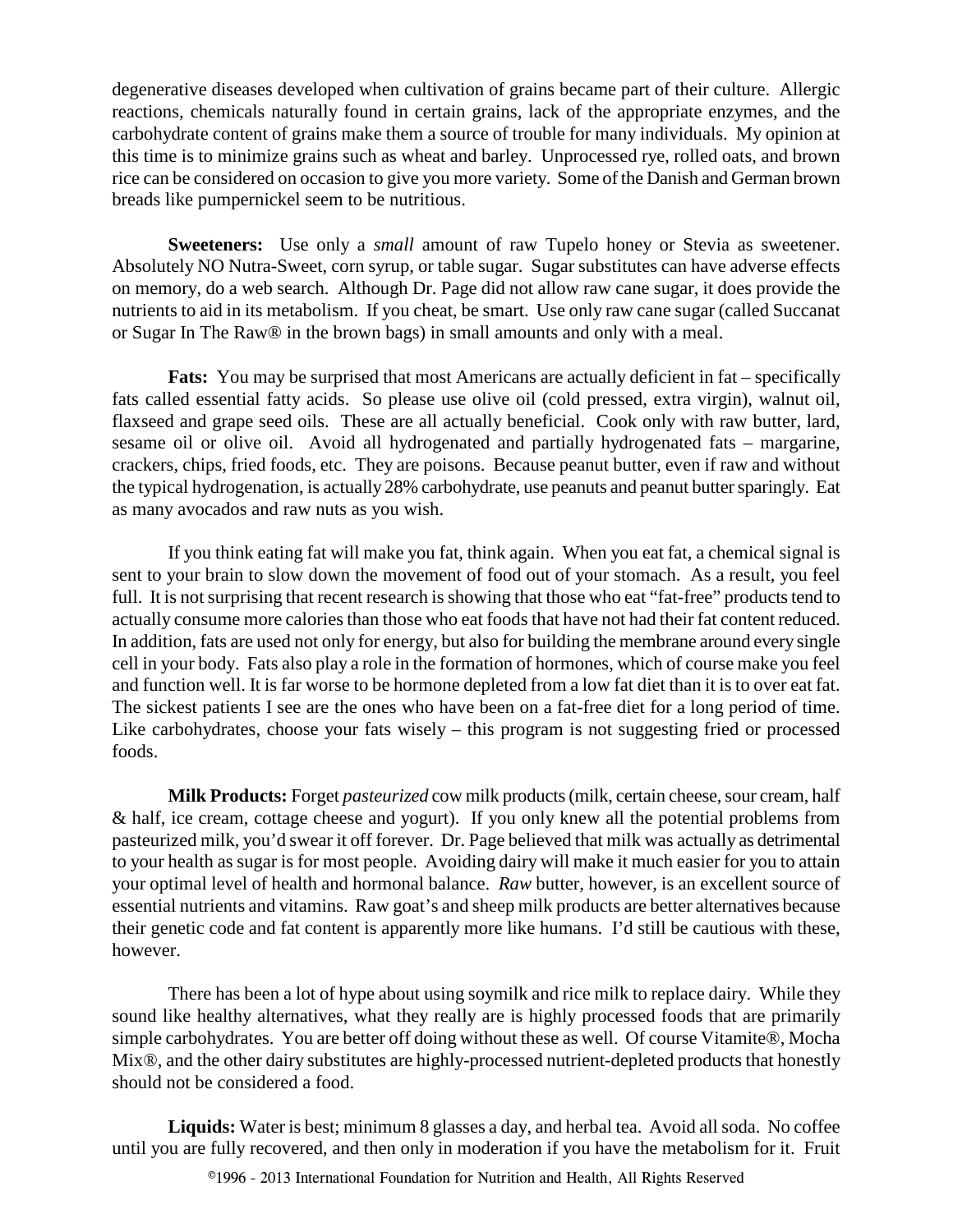juices are forbidden because of their high fructose content and dumping of sugar into the blood stream. An occasional small glass of vegetable juice with a meal is probable okay, BUT I hope you'll be convinced you how much better water really is…

The most important life-giving substance in the body is water. The daily routine of the body depends on a turnover of about 40,000 glasses of water a day. In the process, your body loses at a minimum of 6 glasses a day, even if you don't do anything. With movement, exercise, and sugar intake (that's right) etc. you can require up to over 15 glasses of water a day. Consider this – the concentration of water in your brain has been estimated to be 85% and the water content of your tissues like your liver,

kidney, muscle, heart, intestines, etc are 75% water. The concentration of water outside of the cells is about 94%. That means that water wants to move from the outside of the cell (where it is dilute) into the cell (where it is more concentrated) to balance things out. The urge water has to move is called hydroelectric power. That's the same electrical power generated at hydroelectric dams (like Hoover Dam). The energy made in your body is in part hydroelectric. I just know you wouldn't mind a little boost in energy.

If you enjoy wine or beer and still insist, there are some guidelines. First, drink only with meals. Red wine has less sugar and more of the beneficial polyphenols than white wines. Most of the good foreign beer is actually brewed and contains far more nutrients than the pasteurized chemicals called beer made by the large commercial breweries in the United States. Trader Joe's usually has a good selection. Less is better. Occasional rather than regular. Because coffee and alcohol force you to lose water, you'll have to drink more water to compensate.

**Eat smaller amounts more frequently** reduces the stress on your digestion system and increase your energy level. Eating small meals conserves energy. Give your energy generator a chance to keep up with digestion by not overwhelming it when you eat a large meal. Avoid overwhelming your body with too much to do at one time. If you don't digest your food – indigestion, yeast overgrowth, gas, inflammation, food reactions, etc can result.

Another reason for eating smaller meals is prevent the ups and downs of your blood sugar level so you end up craving less sugar. As mentioned earlier, you can overwhelm your digestive capacity. You can also overwhelm your body's ability to handle sugar in the blood. Since the body will not (or should not) allow the blood sugar level to get too high, insulin and other hormones are secreted to lower the blood sugar. Often times, the insulin response is too strong and within a short period of time insulin has driven the blood sugar level down. As a result of the now low blood sugar, you get a powerful craving for sugar or other carbohydrates. You then usually overeat, and the cycle of up and down, yo-yo blood sugar results. Eating a small meal again will virtually stop this cycle.

Eating smaller meals also has advantages for your immune response to ingested food. It turns out that a small amount of food enters the blood without first going through the normal digestive pathway through the liver. As a result, this food is seen by the body not as nourishment but as a threat and you will stimulate an immune reaction. Normally, a small immune reaction is not even noticed, but if a large amount of food (or if a food is eaten over and over again), the immune reaction can cause symptoms. Over time, disease develops.

By eating smaller amount, the size of the reaction that occurs is small and inconsequential. A large meal, and thus a large assault of the immune system, could cause many symptoms of an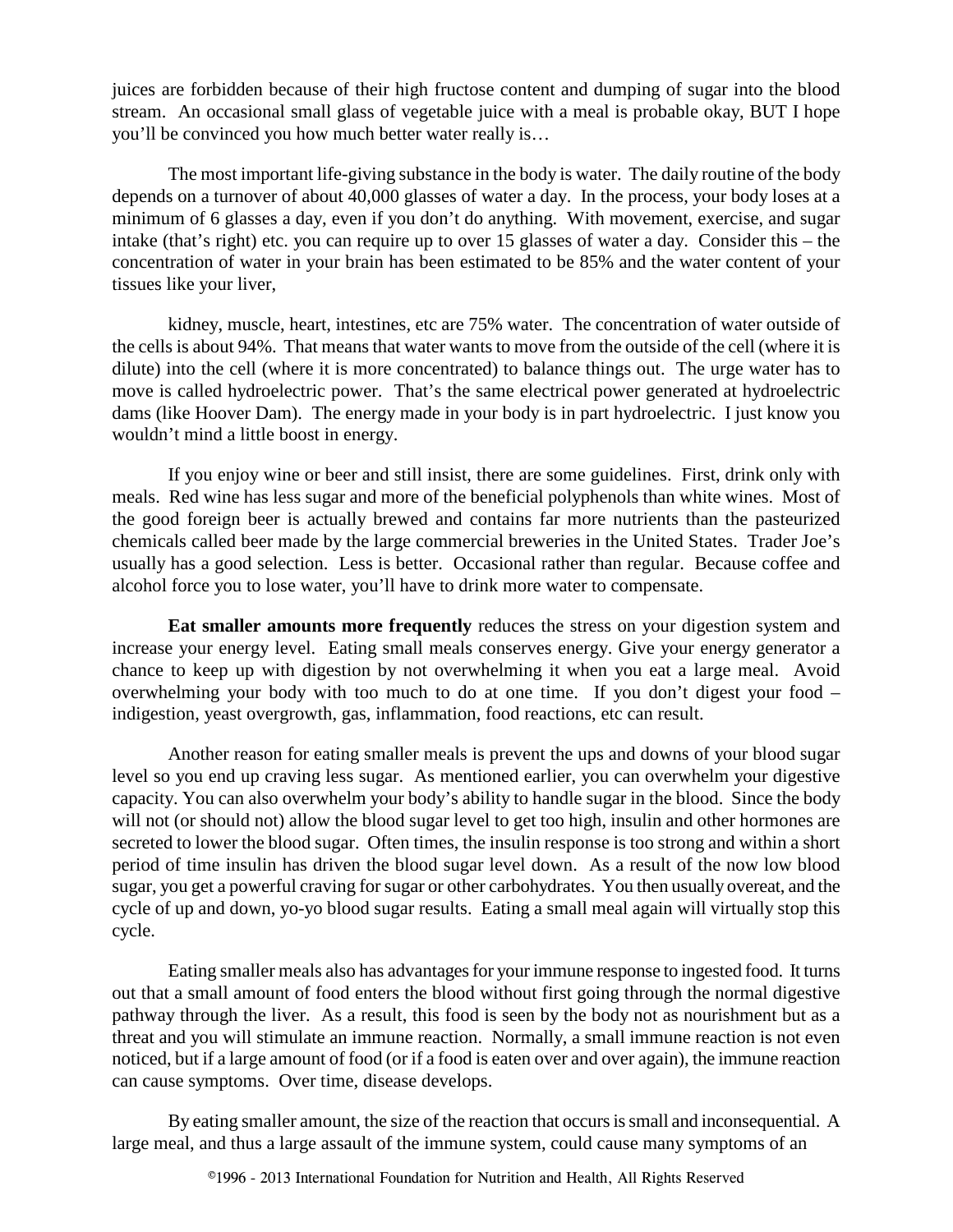activated immune system including fatigue, joint aches, flu-like symptoms, headaches, etc. This reaction was called the Metabolic Rejectivity Syndrome by the late nutritional pioneer, Arthur L. Kaslow, M.D. Through thousands of his patient's food diaries, he compiled a list of high risk foods that is much the same as Dr. Page's. Dairy and wheat products were at the top of his list.

I realize that eating five smaller meals is not always practical. After all, you do have a life. One concern with eating your meals too far apart, is you may tend to get too hungry and overeat when you do get a chance to eat. A small (healthy) snack between the main meals of the day is like an ounce of prevention. If you're an individual who says "once I start eating, I can't stop," then you will most likely require additional help with nutritional supplementation, at least initially.

**Supplements** In reviewing the many diets used all over the world, there are pros and cons to each. For example, the vegetarian diet tends to minimize tissue degeneration but may not support tissue rejuvenation due to a lack of complete protein and fats found primarily in animal products. The major concern I have had with the Page program is that most people do not eat enough vegetables and therefore do not get adequate amounts of minerals. Since the fats and proteins tend to promote acid production in the body, it is very important to get enough alkalizing minerals to buffer the acid load. For this reason, minerals that are specific to your needs should be taken to get you healthy…

**Final Note:** When in doubt, don't eat it. If it isn't on the list, wait and ask the doctor or nutritionist. The diet plan is designed to help you to optimal health just as it has for tens of thousands of Dr. Page's patients, many of whom are in their later years without signs of degenerative diseases such as heart disease, arthritis, cancer, osteoporosis, etc. The Page food plan is not intended to make you suffer or sacrifice, in fact quite the opposite. As you attain balanced body chemistry, you will be delighted with the physical and emotional improvements you experience from the food your body was designed to run on optimally. And what you eat or drink at the occasional party or evening out is not going to be significantly harmful to your nutritional balance in the long run, so enjoy it.

Lastly, as with all things that are beneficial to your health, it's hard to start, but the longer you use this food plan, the greater the benefits that you will realize from it.

- ♦ *FOODS EATEN CLOSEST TO THEIR RAW STATE ARE THE EASIEST TO DIGESTIVE (Do not overcook your food!)*.
- ♦ *TAKE FLUIDS MORE THAN ONE HOUR BEFORE OR MORE THAN TWO HOURS AFTER MEALS*.
- ♦ *LIMIT FLUID INTAKE WITH MEALS TO* < *4 OZ. BUT DRINK AT LEAST 6-8 GLASSES OF WATER A DAY.*
- ♦ *AVOID ICE AND VERY COLD BEVERAGES BECAUSE THEY REDUCE DIGESTIVE FUNCTION.*
- ♦ *NO MARGARINE, PROCESSED GRAINS OR CEREALS, WHITE FLOUR, SUGAR, FRUIT JUICES, or SUGAR SUBSTITUTES.*
- ♦ *CONSIDER AVOIDING FOODS BASED ON YOUR BLOOD TYPE* 
	- *(A = dairy, mango, oranges, potatoes, tomatoes and papaya)*
	- *( B = chicken, buckwheat, and peanut)*
	- *(AB = combination or all of A and B above)*
	- $(O =$  wheat and corn)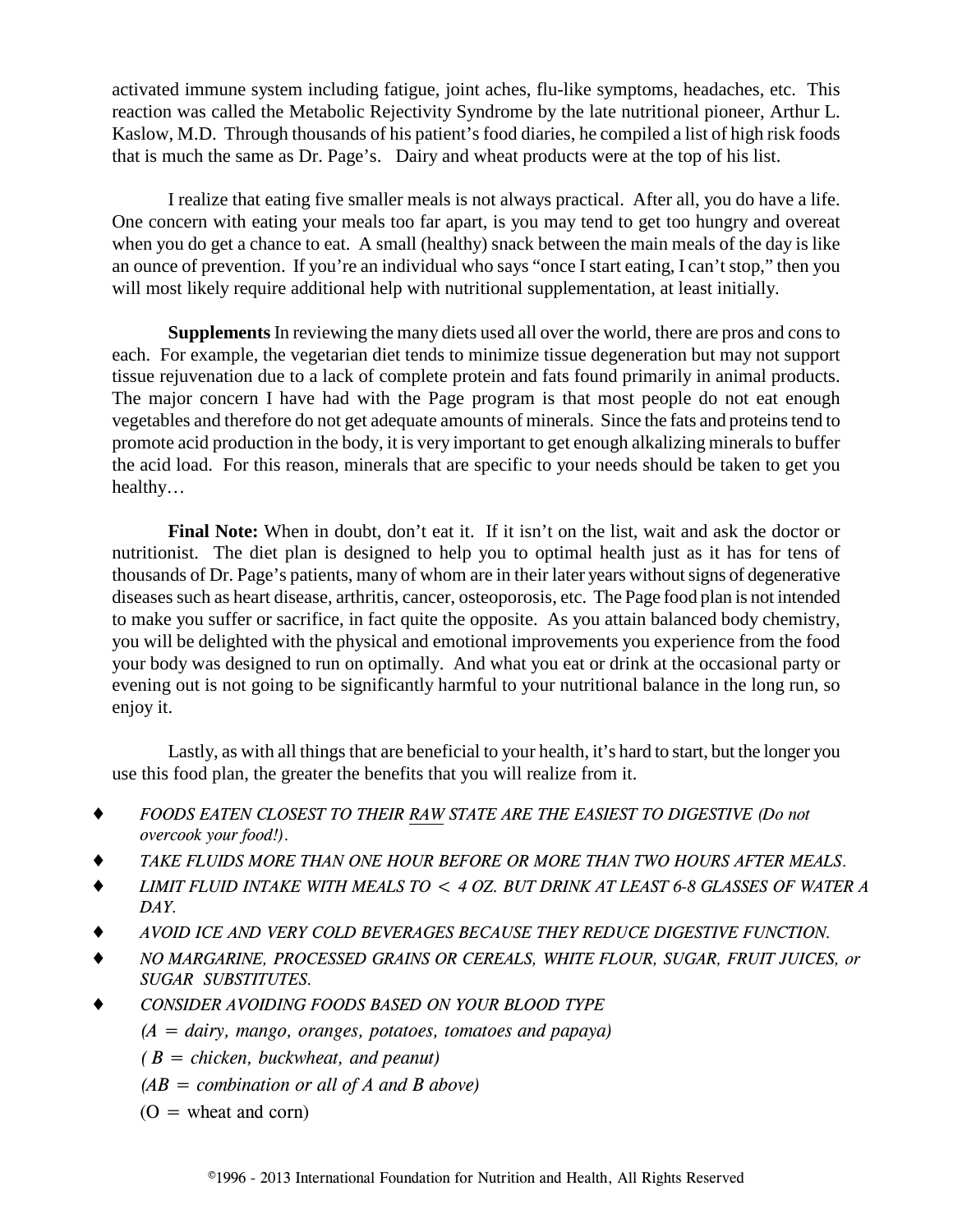### **Phase I Diet Plan for Balancing Body Chemistry**

#### **LEAN MEAT FISH FOWL EGGS VEGETABLES**

No Limit on Serving Size of Vegetables use the chart below for protein, Grass fed, Free Range or Organic when possible (No pork). Phase 1 is a cleansing and detoxifying program to be used for 2 to 3 weeks, can be used for weight loss as well.

| <b>VEGETABLES</b>      | <b>VEGETABLES</b>                                                                                                                       | <b>VEGETABLES</b>       | <b>MISCELLANEOUS</b>                                                                                 |  |
|------------------------|-----------------------------------------------------------------------------------------------------------------------------------------|-------------------------|------------------------------------------------------------------------------------------------------|--|
| 3% or less carbs       | 6% or less carbs                                                                                                                        | $7 - 9\%$ carbs         | <b>In Limited Amounts</b>                                                                            |  |
| <b>Asparagus</b>       | <b>Bell Peppers</b>                                                                                                                     | <b>Acorn Squash</b>     | Butter, Raw                                                                                          |  |
| <b>Bamboo Shoots</b>   | <b>Bok Choy Stems</b>                                                                                                                   | <b>Artichokes</b>       |                                                                                                      |  |
| <b>Bean Sprouts</b>    | Chives                                                                                                                                  | Avocado                 |                                                                                                      |  |
| <b>Beet Greens</b>     | Eggplant                                                                                                                                | <b>Beets</b>            | Dressing - Oil / Cider Vinegar only                                                                  |  |
| <b>Bok Choy Greens</b> | <b>Green Beans</b>                                                                                                                      | <b>Brussel Sprouts</b>  | Oils - Olive, Flax oils or Vegetable, (no                                                            |  |
| <b>Broccoli</b>        | <b>Green Onions</b>                                                                                                                     | <b>Butternut Squash</b> | Canola) preferably cold- Pressed.                                                                    |  |
| Cabbages               | Okra                                                                                                                                    | Carrots                 |                                                                                                      |  |
| Cauliflower            | Olives                                                                                                                                  | Jicama                  | Jerky                                                                                                |  |
| Celery                 | Pickles                                                                                                                                 | Leeks                   | Caviar                                                                                               |  |
| Chard                  | Pimento                                                                                                                                 | Onion                   | Nuts, Raw (except Peanuts)                                                                           |  |
| Chicory                | Rhubarb                                                                                                                                 | Pumpkin                 |                                                                                                      |  |
| <b>Collard Greens</b>  | <b>Sweet Potatoes</b>                                                                                                                   | Rutabagas               |                                                                                                      |  |
| Cucumber               | Tomatoes                                                                                                                                | Turnips                 |                                                                                                      |  |
| Endive                 | <b>Water Chestnuts</b>                                                                                                                  | <b>Winter Squashes</b>  | <b>Beef Tea</b>                                                                                      |  |
| Escarole               | Yams                                                                                                                                    |                         | Bouillon - Beef, Chicken                                                                             |  |
| Garlic                 |                                                                                                                                         |                         | Herbal (Decaffeinated) Teas                                                                          |  |
| Kale                   |                                                                                                                                         |                         | Filtered or Spring Water                                                                             |  |
| Kohlrabi               |                                                                                                                                         |                         |                                                                                                      |  |
| Lettuces               |                                                                                                                                         |                         | Each of your meals must include some protein. The easiest sources are meat, fish,                    |  |
| Mushrooms              |                                                                                                                                         |                         | poultry, or eggs. (Count 2 eggs as equal to 3 oz). Vegetarians must combine proteins                 |  |
| <b>Mustard Greens</b>  |                                                                                                                                         |                         | carefully and consistently using a different calculation! An easy way to calculate the               |  |
| Parsley                |                                                                                                                                         |                         | amount of protein you need is to divide your ideal body weight by 15 to get the number of            |  |
| Radishes               |                                                                                                                                         |                         | ounces of protein to be consumed per day. This is not a "high protein diet." Like many               |  |
| Raw Cob Corn           |                                                                                                                                         |                         | people, you already eat this much protein during a day, but you eat it mostly in 1 or 2              |  |
| Salad Greens           |                                                                                                                                         |                         | meals instead of spreading it out evenly over 5 meals. If you are more physically active,            |  |
| Sauerkraut             | eat more protein.                                                                                                                       |                         |                                                                                                      |  |
| Spinach                |                                                                                                                                         |                         |                                                                                                      |  |
| <b>String Beans</b>    |                                                                                                                                         |                         |                                                                                                      |  |
| <b>Summer Squashes</b> | This chart is predominantly for weight loss<br>90 lb. IBW = 6 ounces a day or $1-1\frac{1}{2}$ ounces of protein at each of five meals. |                         |                                                                                                      |  |
| <b>Turnip Greens</b>   | 105 lb. IBW = 7 ounces a day or $1\frac{1}{2}$ -1 <sup>3</sup> / <sub>4</sub> ounces of protein at each of five meals.                  |                         |                                                                                                      |  |
| Watercress             | 120 lb. IBW = 8 ounces a day or $1\frac{3}{4}$ -2 ounces of protein at each of five meals                                               |                         |                                                                                                      |  |
| <b>Yellow Squash</b>   | 135 lb. IBW = 9 ounces a day or $2-2\frac{1}{4}$ ounces of protein at each of five meals.                                               |                         |                                                                                                      |  |
| Zucchini Squash        |                                                                                                                                         |                         | 150 lb. IBW = 10 ounces a day or $2-2\frac{1}{4}$ ounces of protein at each of five meals.           |  |
|                        |                                                                                                                                         |                         | 165 lb. IBW = 11 ounces a day or $2\frac{1}{4} - 2\frac{1}{2}$ ounces of protein at each of 5 meals. |  |
|                        |                                                                                                                                         |                         | 180 lb. IBW = 12 ounces a day or $2\frac{1}{2}$ -3 ounces of protein at each of five meals.          |  |
|                        |                                                                                                                                         |                         | 195 lb. IBW = 13 ounces a day or 3-3 $\frac{1}{2}$ ounces of protein at each of five meals.          |  |
|                        |                                                                                                                                         |                         |                                                                                                      |  |

☺ *FOODS EATEN CLOSEST TO THEIR RAW STATE HAVE THE BEST DIGESTIVE ENZYME ABILITY*. ☺☺ *TAKE FLUIDS MORE THAN ONE HOUR BEFORE OR MORE THAN TWO HOURS AFTER MEALS*. ☺☺☺ *LIMIT FLUID INTAKE WITH MEALS TO NO MORE THAN 4 OZ.* 

**222** NO PROCESSED GRAINS, WHITE FLOUR, SUGAR, SUGAR SUBSTITUTES.